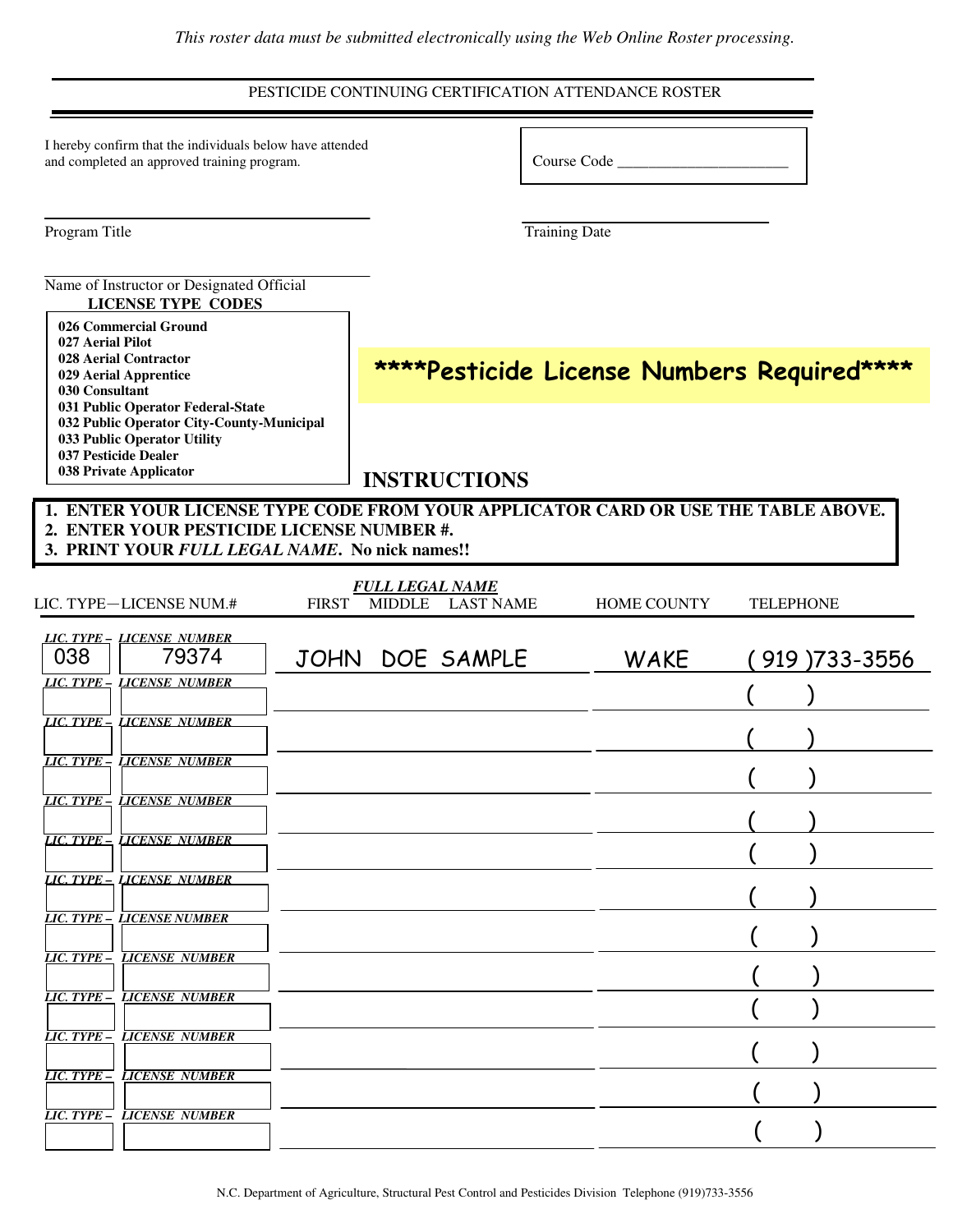#### **LICENSE TYPE CODES**

| 026 Commercial Ground                     |
|-------------------------------------------|
| 027 Aerial Pilot                          |
| 028 Aerial Contractor                     |
| 029 Aerial Apprentice                     |
| 030 Consultant                            |
| 031 Public Operator Federal-State         |
| 032 Public Operator City-County-Municipal |
| 033 Public Operator Utility               |
| 037 Pesticide Dealer                      |
| 038 Private Applicator                    |

# \*\*\*Pesticide License Numbers Required\*\*\*

## **INSTRUCTIONS**

#### **1. ENTER YOUR LICENSE TYPE CODE FROM YOUR APPLICATOR CARD OR USE THE TABLE ABOVE. 2. ENTER YOUR PESTICIDE LICENSE NUMBER #. 3. PRINT YOUR** *FULL LEGAL NAME***. No nick names!!**

| LIC.TYPE - LIC. NUMBER                     | <b>FULL LEGAL NAME</b><br>FIRST MIDDLE<br>LAST NAME | <b>HOME COUNTY</b> | <b>TELEPHONE</b>  |
|--------------------------------------------|-----------------------------------------------------|--------------------|-------------------|
| LIC. TYPE - LICENSE NUMBER<br>038<br>79374 | JOHN DOE SAMPLE                                     | WAKE               | $(919)733 - 3556$ |
| LIC. TYPE - LICENSE NUMBER                 |                                                     |                    |                   |
| <b>LIC. TYPE - LICENSE NUMBER</b>          |                                                     |                    |                   |
| <b>LIC. TYPE - LICENSE NUMBER</b>          |                                                     |                    |                   |
| <b>LIC. TYPE - LICENSE NUMBER</b>          |                                                     |                    |                   |
| <b>LIC. TYPE - LICENSE NUMBER</b>          |                                                     |                    |                   |
| LIC. TYPE - LICENSE NUMBER                 |                                                     |                    |                   |
| <b>LIC. TYPE - LICENSE NUMBER</b>          |                                                     |                    |                   |
| <b>LIC. TYPE - LICENSE NUMBER</b>          |                                                     |                    |                   |
| <b>LIC. TYPE - LICENSE NUMBER</b>          |                                                     |                    |                   |
| <b>LIC. TYPE - LICENSE NUMBER</b>          |                                                     |                    |                   |
| <b>LIC. TYPE - LICENSE NUMBER</b>          |                                                     |                    |                   |
| LIC. TYPE - LICENSE NUMBER                 |                                                     |                    |                   |
| <b>LIC. TYPE -- LICENSE NUMBER</b>         |                                                     |                    |                   |
| LIC. TYPE -- LICENSE NUMBER                |                                                     |                    |                   |
| <b>LIC. TYPE - LICENSE NUMBER</b>          |                                                     |                    |                   |
| <b>LIC. TYPE - LICENSE NUMBER</b>          |                                                     |                    |                   |
| <b>LIC. TYPE - LICENSE NUMBER</b>          |                                                     |                    |                   |